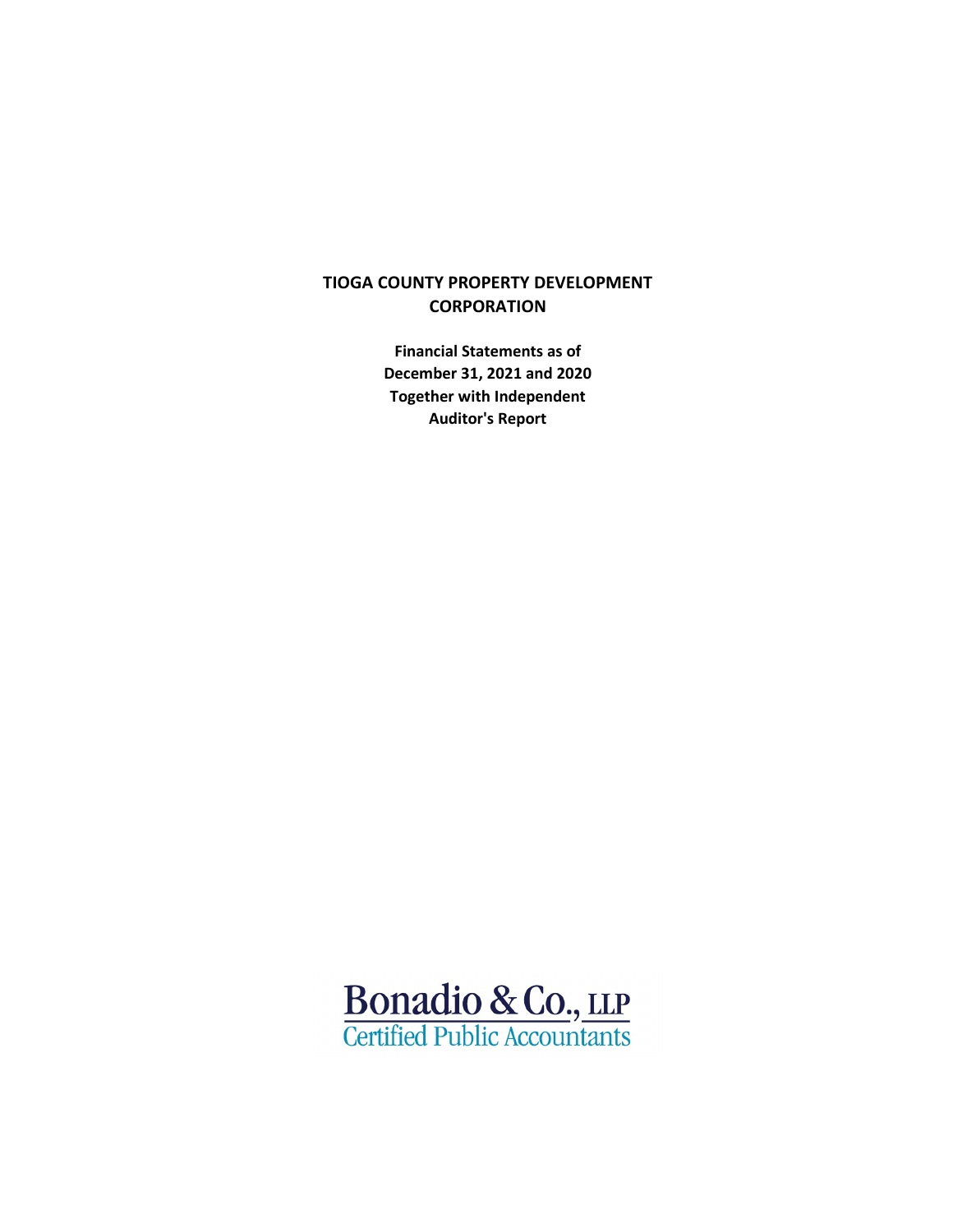# **TABLE OF CONTENTS December 31, 2021**

|                                                                                                                                                                                                                     | Page |
|---------------------------------------------------------------------------------------------------------------------------------------------------------------------------------------------------------------------|------|
| <b>INDEPENDENT AUDITOR'S REPORT</b>                                                                                                                                                                                 | 1    |
| MANAGEMENT'S DISCUSSION AND ANALYSIS (UNAUDITED)                                                                                                                                                                    | 4    |
| <b>FINANCIAL STATEMENTS:</b>                                                                                                                                                                                        |      |
| <b>Statements of Net Position</b>                                                                                                                                                                                   | 8    |
| Statements of Revenues, Expenses and Change in Net Position                                                                                                                                                         | 9    |
| <b>Statements of Cash Flows</b>                                                                                                                                                                                     | 10   |
| <b>Notes to Basic Financial Statements</b>                                                                                                                                                                          | 11   |
| INDEPENDENT AUDITOR'S REPORT ON INTERNAL CONTROL OVER FINANCIAL<br>REPORTING AND ON COMPLIANCE AND OTHER MATTERS BASED ON AN AUDIT OF<br>FINANCIAL STATEMENTS PERFORMED<br>ACCORDANCE<br>WITH<br>- IN<br>GOVERNMENT |      |
| AUDITING STANDARDS                                                                                                                                                                                                  | 15   |
| Schedule of Findings and Responses                                                                                                                                                                                  | 17   |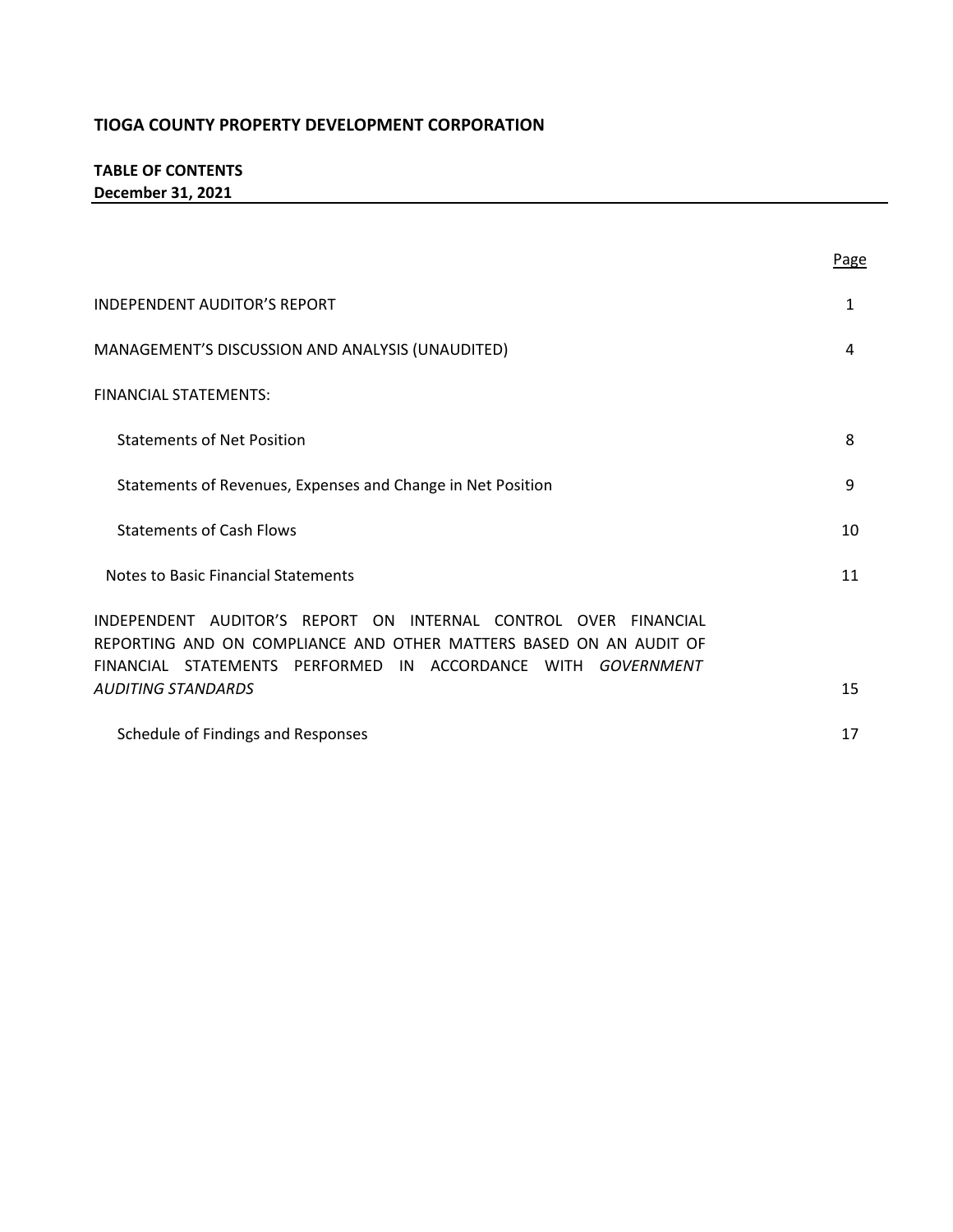# Bonadio & Co., LLP Certified Public Accountants

### **INDEPENDENT AUDITOR'S REPORT**

March 4, 2022

To the Board of Directors of the Tioga County Property Development Corporation

## **Report on the Audit of the Financial Statements**

## *Opinion*

We have audited the accompanying financial statements of the Tioga County Property Development Corporation (the Corporation) as of and for the years ended December 31, 2021 and 2020, and the related notes to the financial statements, which collectively comprise the Corporation's basic financial statements as listed in the table of contents.

In our opinion, the financial statements referred to above present fairly, in all material respects, the financial position of the Corporation as of December 31, 2021 and 2020, and the respective changes in its financial position and its cash flows for the years then ended in accordance with accounting principles generally accepted in the United States of America.

## *Basis for Opinion*

We conducted our audits in accordance with auditing standards generally accepted in the United States of America and the standards applicable to financial audits contained in *Government Auditing Standards*, issued by the Comptroller General of the United States. Our responsibilities under those standards are further described in the Auditor's Responsibilities for the Audit of the Financial Statements section of our report. We are required to be independent of the Corporation and to meet our other ethical responsibilities, in accordance with the relevant ethical requirements relating to our audit. We believe that the audit evidence we have obtained is sufficient and appropriate to provide a basis for our audit opinion.

## *Responsibilities of Management for the Financial Statements*

Management is responsible for the preparation and fair presentation of the financial statements in accordance with accounting principles generally accepted in the United States of America, and for the design, implementation, and maintenance of internal control relevant to the preparation and fair presentation of financial statements that are free from material misstatement, whether due to fraud or error.

In preparing the financial statements, management is required to evaluate whether there are conditions or events, considered in the aggregate, that raise substantial doubt about the Corporation's ability to continue as a going concern for twelve months beyond the financial statement date, including any currently known information that may raise substantial doubt shortly thereafter.

432 North Franklin Street, #60 Syracuse, New York 13204 p (315) 476-4004 f (315) 254-2384

www.bonadio.com

1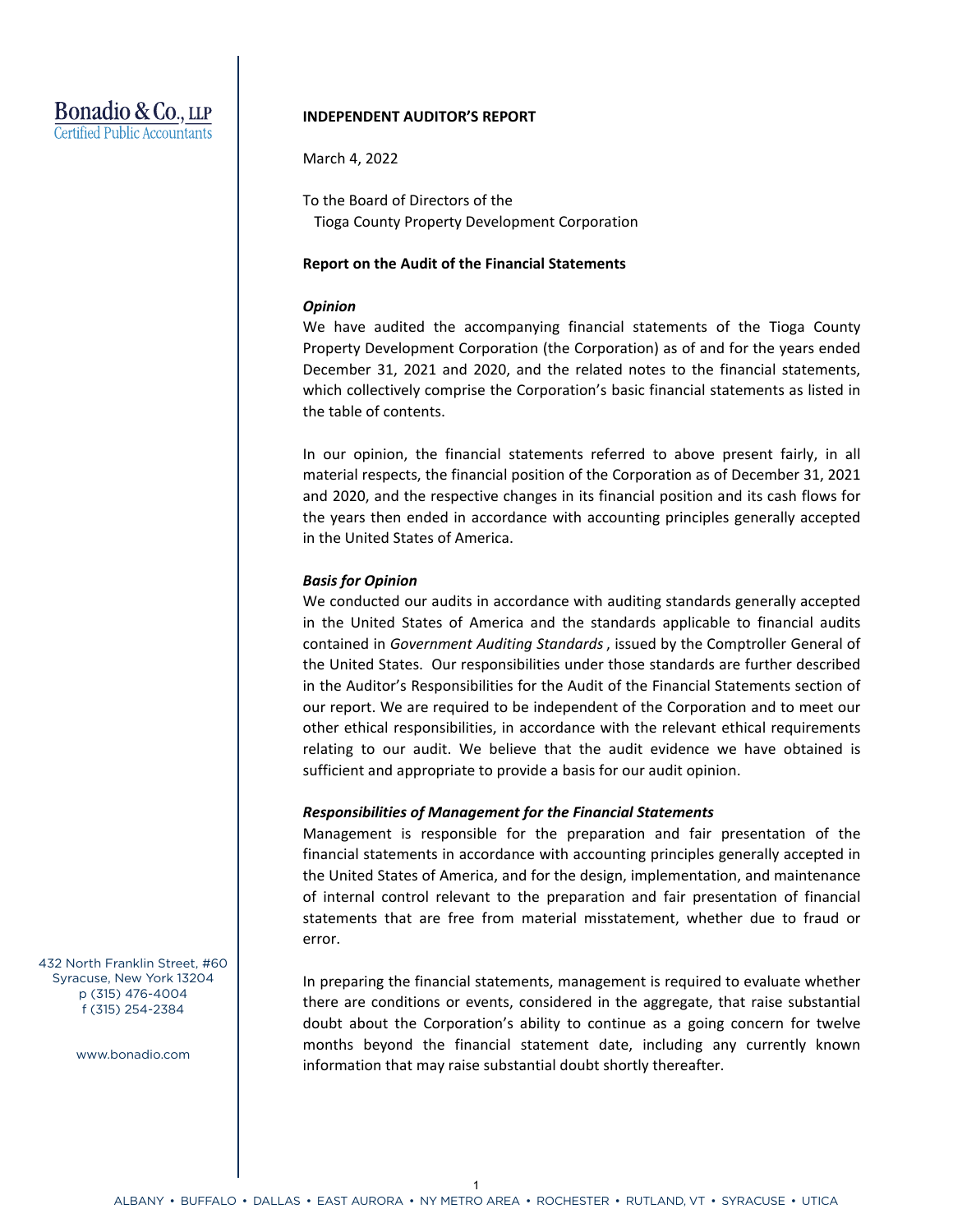## *Auditor's Responsibilities for the Audit of the Financial Statements*

Our objectives are to obtain reasonable assurance about whether the financial statements as a whole are free from material misstatement, whether due to fraud or error, and to issue an auditor's report that includes our opinion. Reasonable assurance is a high level of assurance but is not absolute assurance and therefore is not a guarantee that an audit conducted in accordance with generally accepted auditing standards and *Government Auditing Standards* will always detect a material misstatement when it exists. The risk of not detecting a material misstatement resulting from fraud is higher than for one resulting from error, as fraud may involve collusion, forgery, intentional omissions, misrepresentations, or the override of internal control. Misstatements are considered material if there is a substantial likelihood that, individually or in the aggregate, they would influence the judgment made by a reasonable user based on the financial statements.

In performing an audit in accordance with generally accepted auditing standards and *Government Auditing Standards,* we:

- Exercise professional judgment and maintain professional skepticism throughout the audit.
- Identify and assess the risks of material misstatement of the financial statements, whether due to fraud or error, and design and perform audit procedures responsive to those risks. Such procedures include examining, on a test basis, evidence regarding the amounts and disclosures in the financial statements.
- Obtain an understanding of internal control relevant to the audit in order to design audit procedures that are appropriate in the circumstances, but not for the purpose of expressing an opinion on the effectiveness of the Corporation's internal control. Accordingly, no such opinion is expressed.
- Evaluate the appropriateness of accounting policies used and the reasonableness of significant accounting estimates made by management, as well as evaluate the overall presentation of the financial statements.
- Conclude whether, in our judgment, there are conditions or events, considered in the aggregate, that raise substantial doubt about the Corporation's ability to continue as a going concern for a reasonable period of time.

We are required to communicate with those charged with governance regarding, among other matters, the planned scope and timing of the audit, significant audit findings, and certain internal control-related matters that we identified during the audit.

## *Required Supplementary Information*

Accounting principles generally accepted in the United States of America require that the management's discussion be presented to supplement the basic financial statements. Such information is the responsibility of management and, although not a part of the basic financial statements, is required by the Governmental Accounting Standards Board who considers it to be an essential part of financial reporting for placing the basic financial statements in an appropriate operational, economic, or historical context. We have applied certain limited procedures to the required supplementary information in accordance with auditing standards generally accepted in the United States of America, which consisted of inquiries of management about the methods of preparing the information and comparing the information for consistency with management's responses to our inquiries, the basic financial statements, and other knowledge we obtained during our audit of the basic financial statements. We do not express an opinion or provide any assurance on the information because the limited procedures do not provide us with sufficient evidence to express an opinion or provide any assurance.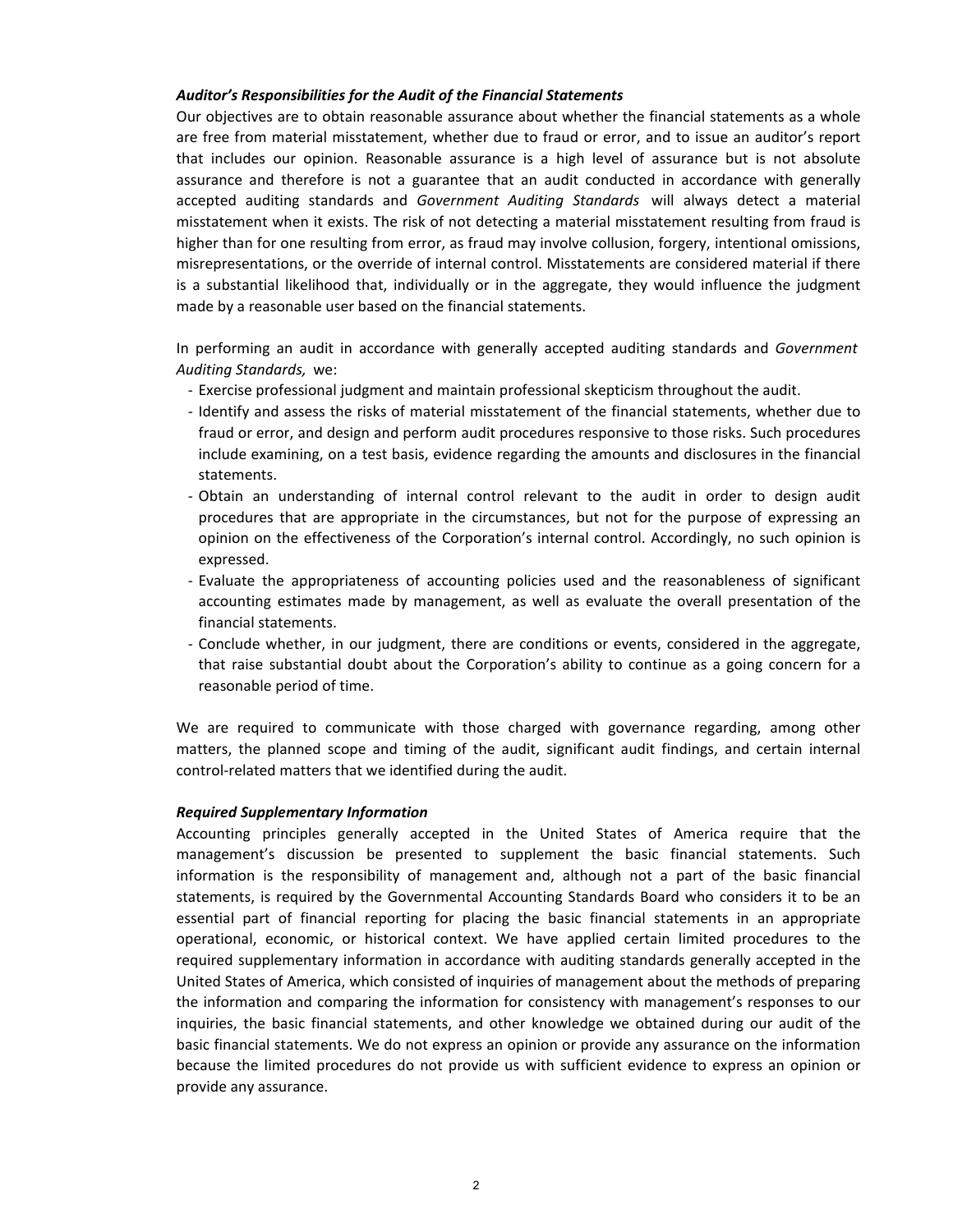#### **Other Reporting Required by** *Government Auditing Standards*

In accordance with *Government Auditing Standards,* we have also issued our report dated March 4, 2022 on our consideration of the Corporation's internal control over financial reporting and on our tests of its compliance with certain provisions of laws, regulations, contracts, and grant agreements and other matters. The purpose of that report is solely to describe the scope of our testing of internal control over financial reporting and compliance and the results of that testing, and not to provide an opinion on the effectiveness of the Corporation's internal control over financial reporting or on compliance. That report is an integral part of an audit performed in accordance with *Government Auditing Standards* in considering the Corporation's internal control over financial reporting and compliance.

Bonadio & Co., LLP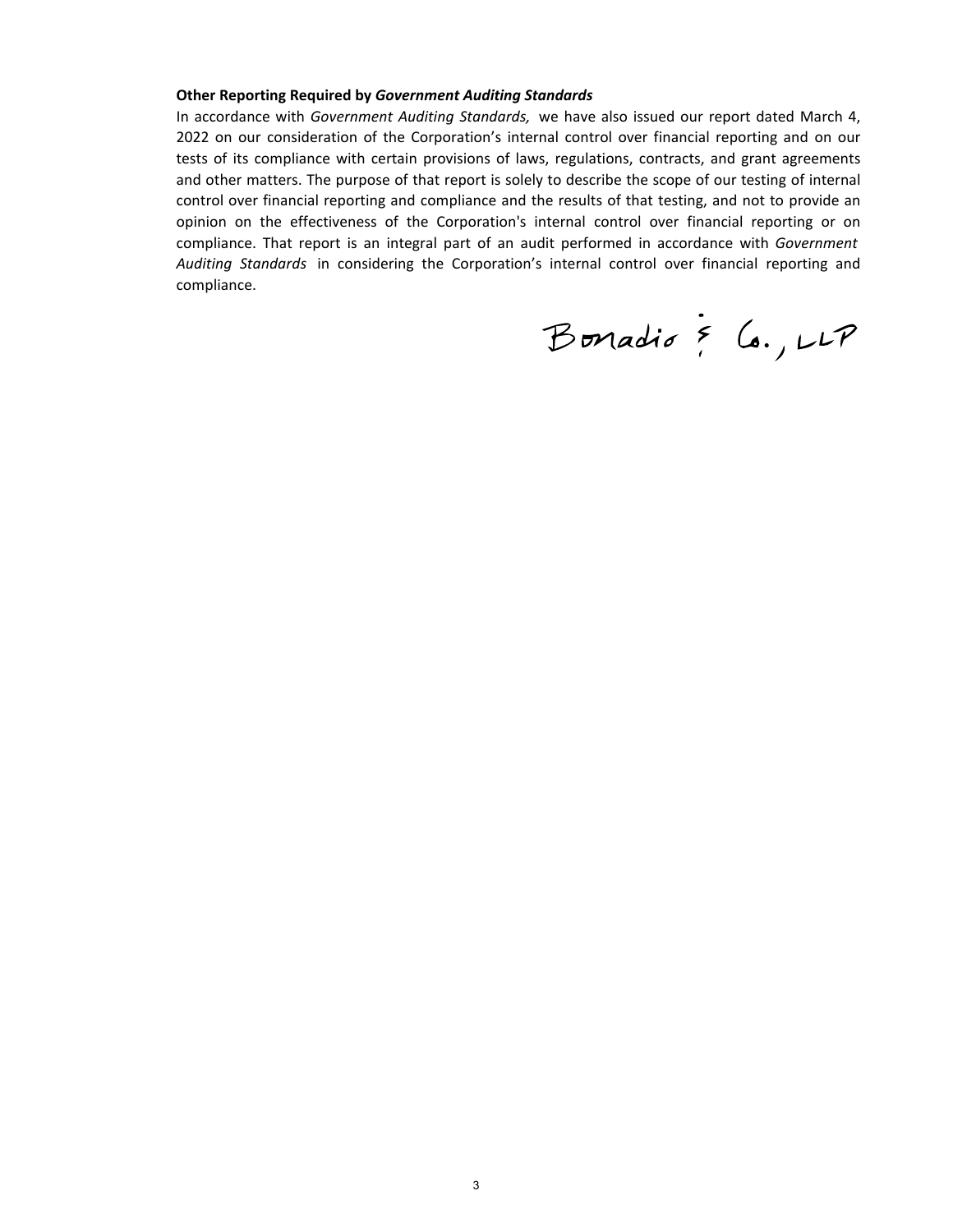## **Management's Discussion and Analysis (Unaudited)**

This section of the Tioga County Property Development Corporation (the Corporation) annual financial report presents discussion and analysis of the Corporation's financial performance during the fiscal years ending December 31, 2021, 2020 and 2019. Please read it in conjunction with the Corporation's financial statements and accompanying notes.

## **GENERAL INFORMATION**

The Corporation was incorporated in March 2017 but activity began in 2019. The mission was to foster economic and community development by acquiring, holding, managing, developing and marketing distressed, vacant, abandoned, tax foreclosed and under-utilized residential and commercial properties.

### **OVERVIEW OF THE FINANCIAL STATEMENTS**

This annual financial report consists of two parts: this section, the Management's Discussion and Analysis (MD&A) and the basic financial statements. The Corporation is a self-supporting entity and follows business-type activity reporting; accordingly, the financial statements are presented using the economic resources measurement focus and the accrual basis of accounting. Business-type activity statements offer short-term and long-term financial information about the activities and operations of the Corporation. This annual report consists of the financial statements and notes to those statements. The Statements of Net Position, Statements of Revenues, Expenses and Change in Net Position, the Statements of Cash Flows and related notes provide a detailed look at the specific financial activities of the Corporation and generally provide an indication of the Company's financial health. The Statements of Net Position include all of the Corporation's assets and liabilities, using the accrual basis of accounting. The Statements of Revenues, Expenses and Change in Net Position report all of the revenues and expenses during the time period indicated. The Statements of Cash Flows report the cash provided and used by operating activities, as well as other cash sources such as investment income and cash payments for debt.

## **FINANCIAL HIGHLIGHTS**

- The Corporation's total net position at December 31, 2021 is \$154,405 compared to \$55,067 at December 31, 2020 and \$64,564 at December 31, 2019.
- Total current assets at December 31, 2021 are \$792,462, \$301,446 at December 31, 2020 and \$113,308 at December 31, 2019. It is comprised of cash on hand, inventory, and accounts receivable.
- Total current liabilities at December 31, 2021 are \$638,057, \$246,379 at December 31, 2020 and \$48,744 at December 31, 2019. The liabilities are comprised of a grant advance.
- Operating revenues in 2021, 2020 and 2019 were \$533,349, \$85,710 and \$338,685, respectively, as a result of grant and government subsidy revenue and property sales. Operating expenses of \$434,011 in 2021 were primarily due to professional services and unrealized loss on inventory. Operating expenses of \$95,207 in 2020 included primarily cost of sales and professional services. Operating expenses of \$274,121 in 2019 included primarily cost of sales and unrealized loss on inventory.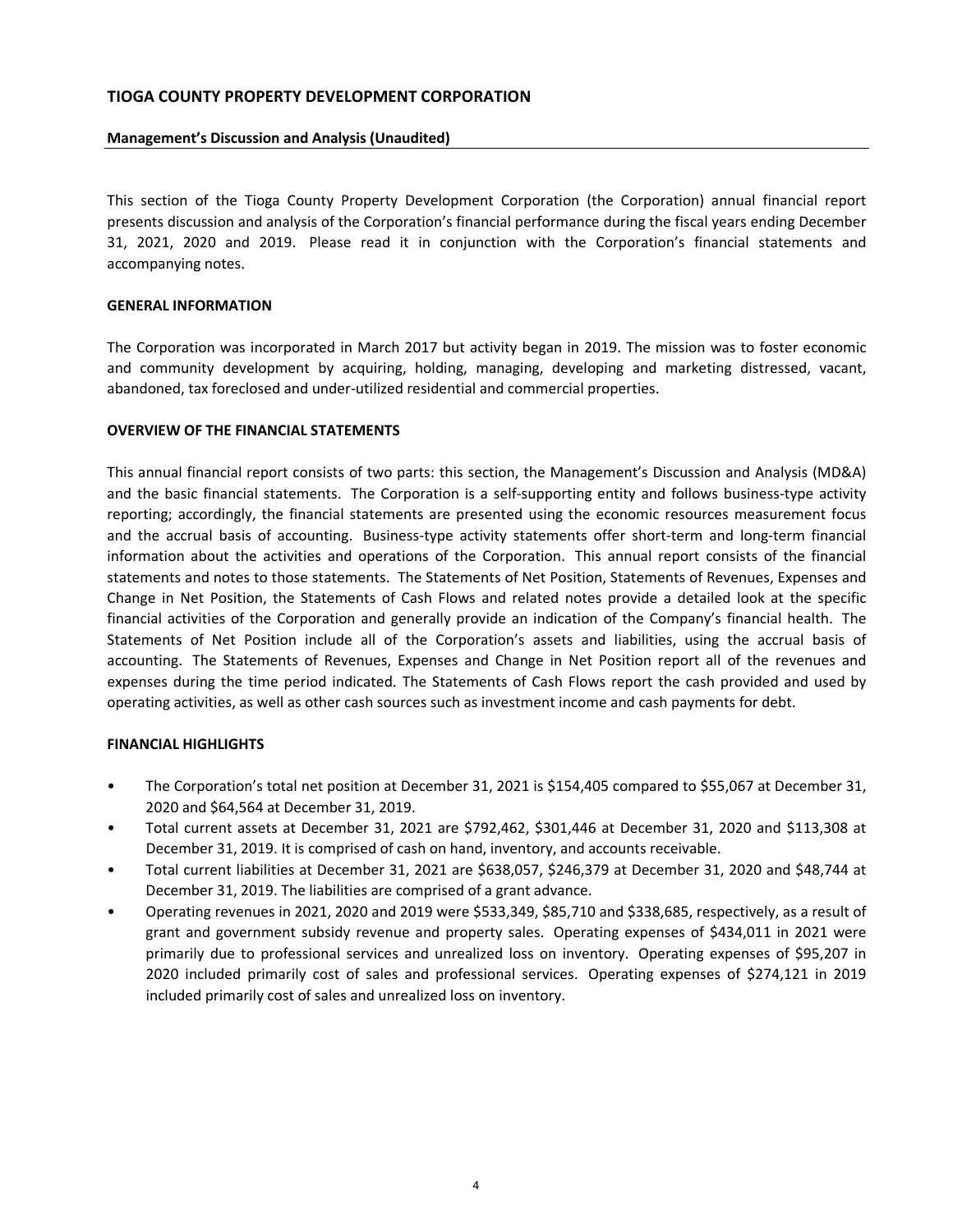# **Management's Discussion and Analysis (Unaudited)**

# **FINANCIAL ANALYSIS OF THE CORPORATION**

Below is an analysis of the assets, liabilities, revenues and expenses of the Corporation.

## **Summary of Assets, Liabilities, and Net Position**

|                            | 2021 |            | 2020 |         | 2019 |                    |
|----------------------------|------|------------|------|---------|------|--------------------|
| Current assets             |      | 792,462 \$ |      |         |      | 301,446 \$ 113,308 |
| <b>Current liabilities</b> |      | 638,057    |      | 246,379 |      | 48,744             |
| Total net position         |      | 154,405    |      | 55,067  |      | 64,564             |

### **CURRENT ASSETS**

Current assets at December 31, 2021 were comprised of cash and inventory. Current assets at December 31, 2020 were comprised of cash, inventory and accounts receivable, while current assets at December 31, 2019 were comprised of cash and inventory.

#### **INVENTORY**

Properties held for sale comprise inventory. At December 31, 2021, 2020 and 2019, the Corporation owned 14, 5 and 12 properties, respectively.

### **CAPITAL ASSETS**

At this moment, the Corporation does not possess any capital assets.

# **CURRENT LIABILITIES**

Current liabilities at are comprised of grant advances. One grant advance is part of a grant awarded from the Enterprise Community Partners, Inc. This \$1,060,000 grant agreement stipulates that each disbursement of grant proceeds shall be based on the Land Bank's projections, as submitted to Enterprise Community Partners, Inc., of its use of grant proceeds over the coming reporting period. These projections consist of periodic written reports submitted by the Land Bank before the agreed upon submission deadlines contained in the agreement.

In addition, the Corporation received American Rescue Plan Act (ARPA) funds totaling \$500,000 at the end of 2021.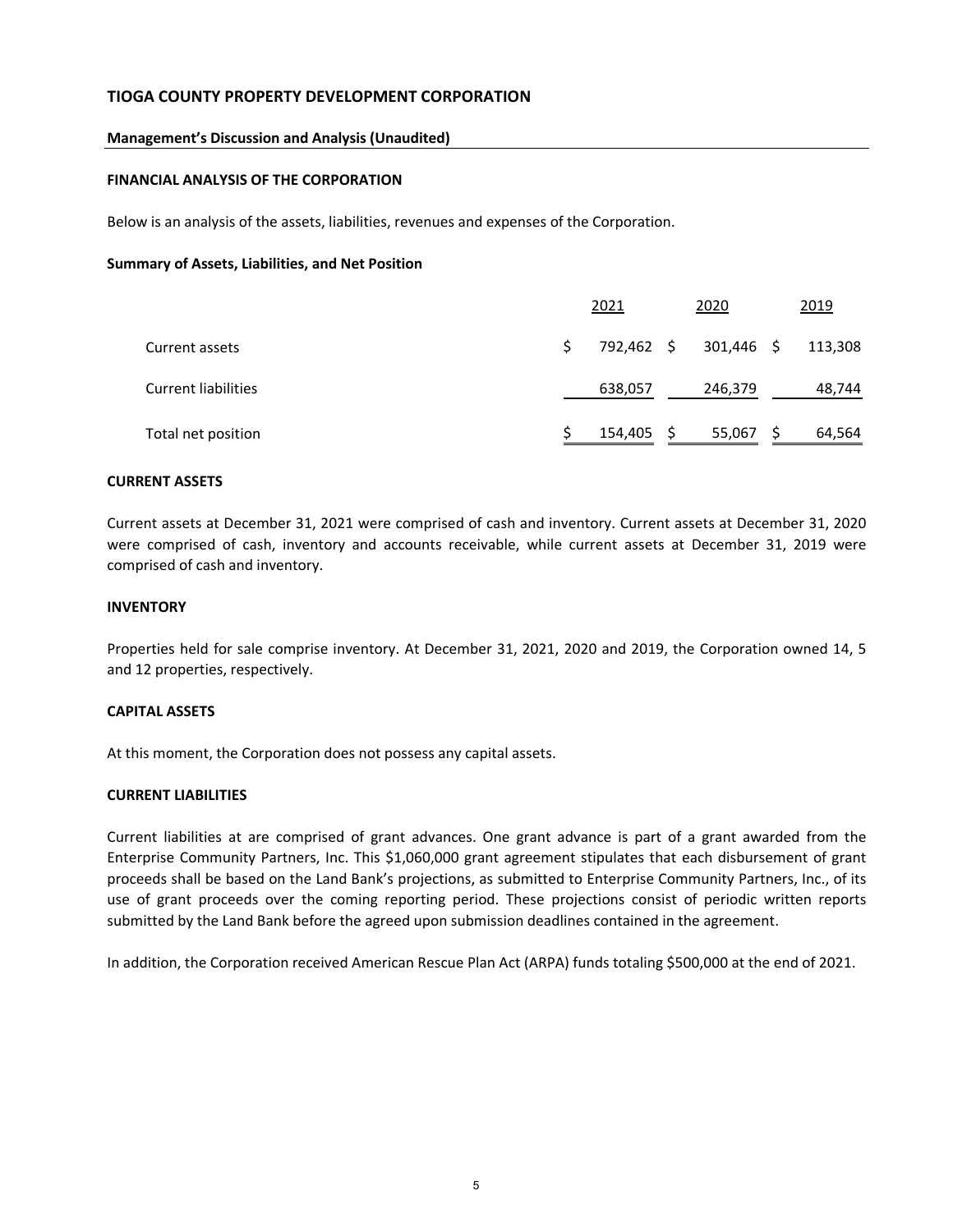# **Management's Discussion and Analysis (Unaudited)**

### **Summary of Revenues, Expenses and Change in Net Position**

|                            | 2021    | % of Total | 2020     | % of Total | 2019    | % of Total |
|----------------------------|---------|------------|----------|------------|---------|------------|
| <b>OPERATING REVENUES:</b> |         |            |          |            |         |            |
| Grant and                  |         |            |          |            |         |            |
| government subsidy         |         |            |          |            |         |            |
| \$<br>revenue              | 532,349 | 99.81%\$   | 50,910   | 59.40%\$   | 338,685 | 100.00%    |
| Property sales             | 1,000   | 0.19%      | 34,750   | 40.54%     |         | 0.00%      |
| Other revenue              |         | 0.00%      | 50       | 0.06%      |         | 0.00%      |
| <b>Total operating</b>     |         |            |          |            |         |            |
| revenues                   | 533,349 |            | 85,710   |            | 338,685 |            |
| <b>OPERATING EXPENSES:</b> |         |            |          |            |         |            |
| Cost of sales              | 50,152  | 11.56%     | 47,648   | 50.05%     | 5,210   | 1.90%      |
| Unrealized loss on         |         |            |          |            |         |            |
| inventory                  | 343,522 | 79.15%     |          | 0.00%      | 228,342 | 83.30%     |
| General & admin            |         |            |          |            |         |            |
| expenses                   | 317     | 0.07%      | 2,015    | 2.12%      | 2,704   | 0.99%      |
| Professional               |         |            |          |            |         |            |
| services                   | 38,916  | 8.97%      | 45,544   | 47.84%     | 33,326  | 12.16%     |
| Insurance                  | 1,104   | 0.25%      |          | 0.00%      | 4,294   | 1.57%      |
| Travel                     |         | 0.00%      |          | 0.00%      | 245     | 0.09%      |
| <b>Total operating</b>     |         |            |          |            |         |            |
| expenses                   | 434,011 |            | 95,207   |            | 274,121 |            |
| <b>OPERATING</b>           |         |            |          |            |         |            |
| INCOME (LOSS):             | 99,338  |            | (9, 497) |            | 64,564  |            |
| <b>CHANGE IN NET</b>       |         |            |          |            |         |            |
| POSITION:                  | 99,338  |            | (9, 497) |            | 64,564  |            |
| <b>NET POSITION -</b>      |         |            |          |            |         |            |
| beginning of year          | 55,067  |            | 64,564   |            |         |            |
| <b>NET POSITION -</b>      |         |            |          |            |         |            |
| end of year                | 154,405 |            | 55,067   |            | 64,564  |            |

### **OPERATING REVENUES**

Operating revenues include grant revenue and in-kind revenues. The number or properties sold in 2021 and 2020 were 1 and 8, respectively. The Corporation began selling properties in 2020.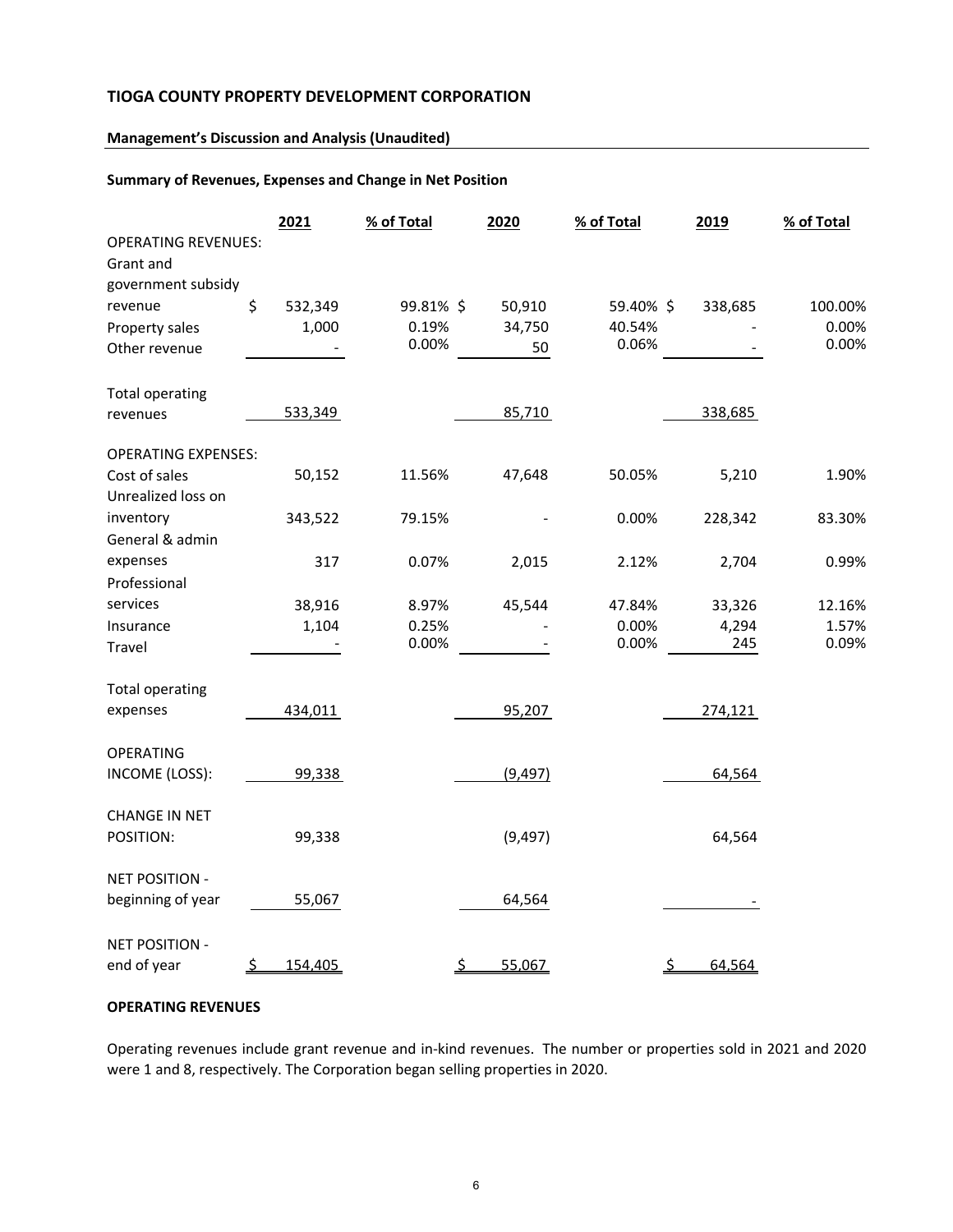# **Management's Discussion and Analysis (Unaudited)**

# **OPERATING EXPENSES**

Operating expenses were significantly higher in 2021 and 2019, as compared to 2020, primarily related to activities of property acquisitions and unrealized loss on inventory.

# **OPERATING RESULTS**

The Corporation had operating income of \$99,338 for the year ended December 31, 2021 and an operating loss of \$9,497 for the year ended December 31, 2020. The increase was related to grant funds used to purchase properties in inventory at year end.

# **FUTURE FACTORS**

The United States is presently in the midst of a national health emergency related to a virus, commonly known as Novel Coronavirus (COVID-19). The overall consequences of COVID-19 on a national, regional and local level are unknown, but it has the potential to result in a significant economic impact. The impact of this situation on the Corporation and its future results and financial position is not presently determinable.

# **REQUEST FOR INFORMATION**

This financial report is designed to provide the reader with a general overview of the Corporation's finances. Questions concerning any information provided in this report or requests for additional financial information should be addressed to the Tioga County Property Development Corporation, 56 Main Street #203, Owego, NY 13827.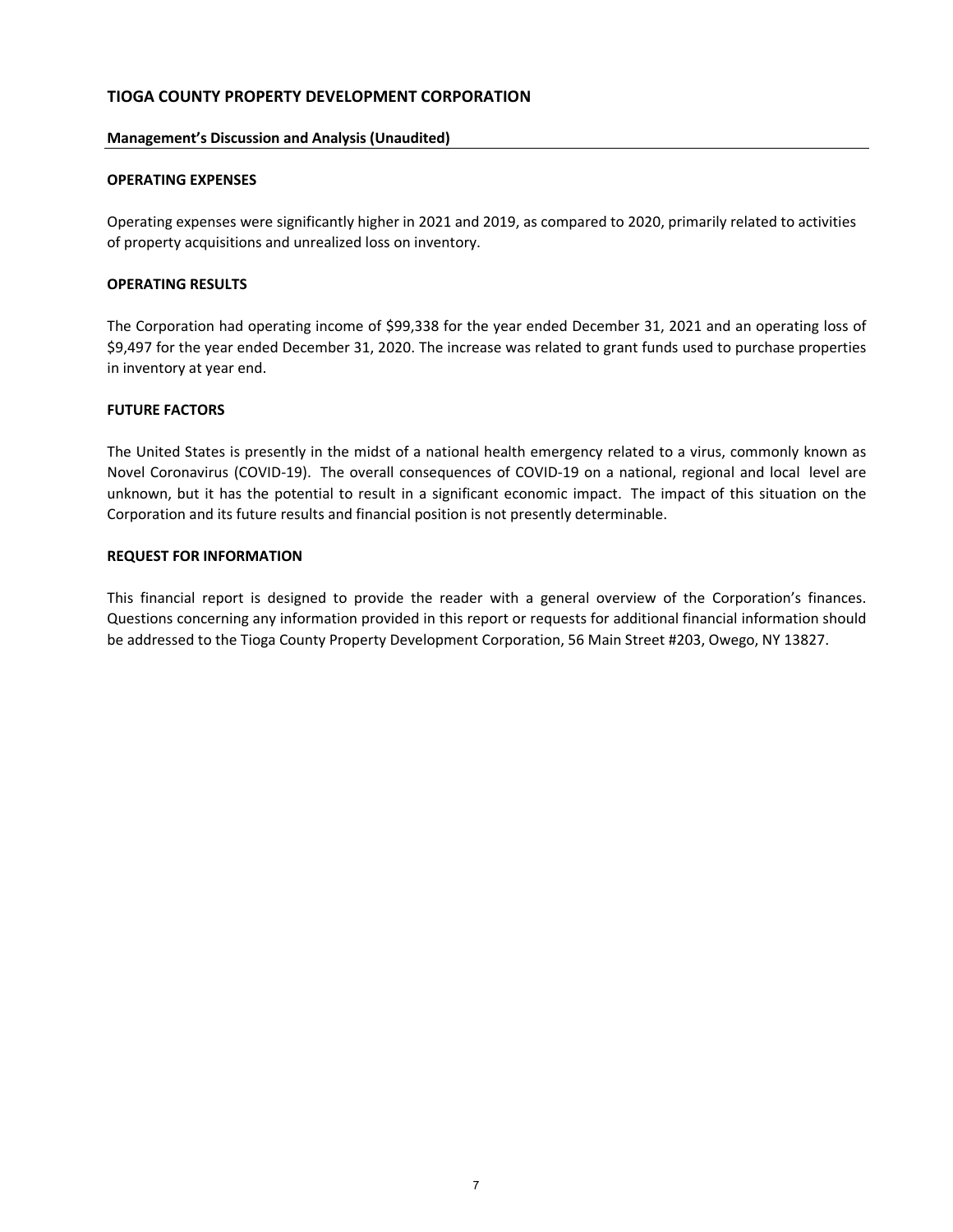# **Statements of Net Position December 31, 2021 and 2020**

|                                              | 2021          | 2020 |         |  |
|----------------------------------------------|---------------|------|---------|--|
| <b>ASSETS</b>                                |               |      |         |  |
| <b>CURRENT ASSETS:</b>                       |               |      |         |  |
| Cash - unrestricted                          | \$<br>35,850  | \$   | 31,852  |  |
| Cash - restricted                            | 638,057       |      | 246,379 |  |
| Accounts receivable                          |               |      | 2,998   |  |
| Inventory                                    | 118,555       |      | 20,217  |  |
| <b>Total current assets</b>                  | 792,462       |      | 301,446 |  |
| <b>Total assets</b>                          | 792,462       |      | 301,446 |  |
| <b>LIABILITIES</b>                           |               |      |         |  |
| <b>CURRENT LIABILITIES:</b>                  |               |      |         |  |
| Grant and government subsidy revenue advance | 638,057       |      | 246,379 |  |
| <b>Total current liabilities</b>             | 638,057       |      | 246,379 |  |
| <b>Total liabilities</b>                     | 638,057       |      | 246,379 |  |
| <b>NET POSITION</b>                          |               |      |         |  |
| Unrestricted                                 | 154,405       |      | 55,067  |  |
| Total net position                           | \$<br>154,405 | \$   | 55,067  |  |

The accompanying notes are an integral part of these statements.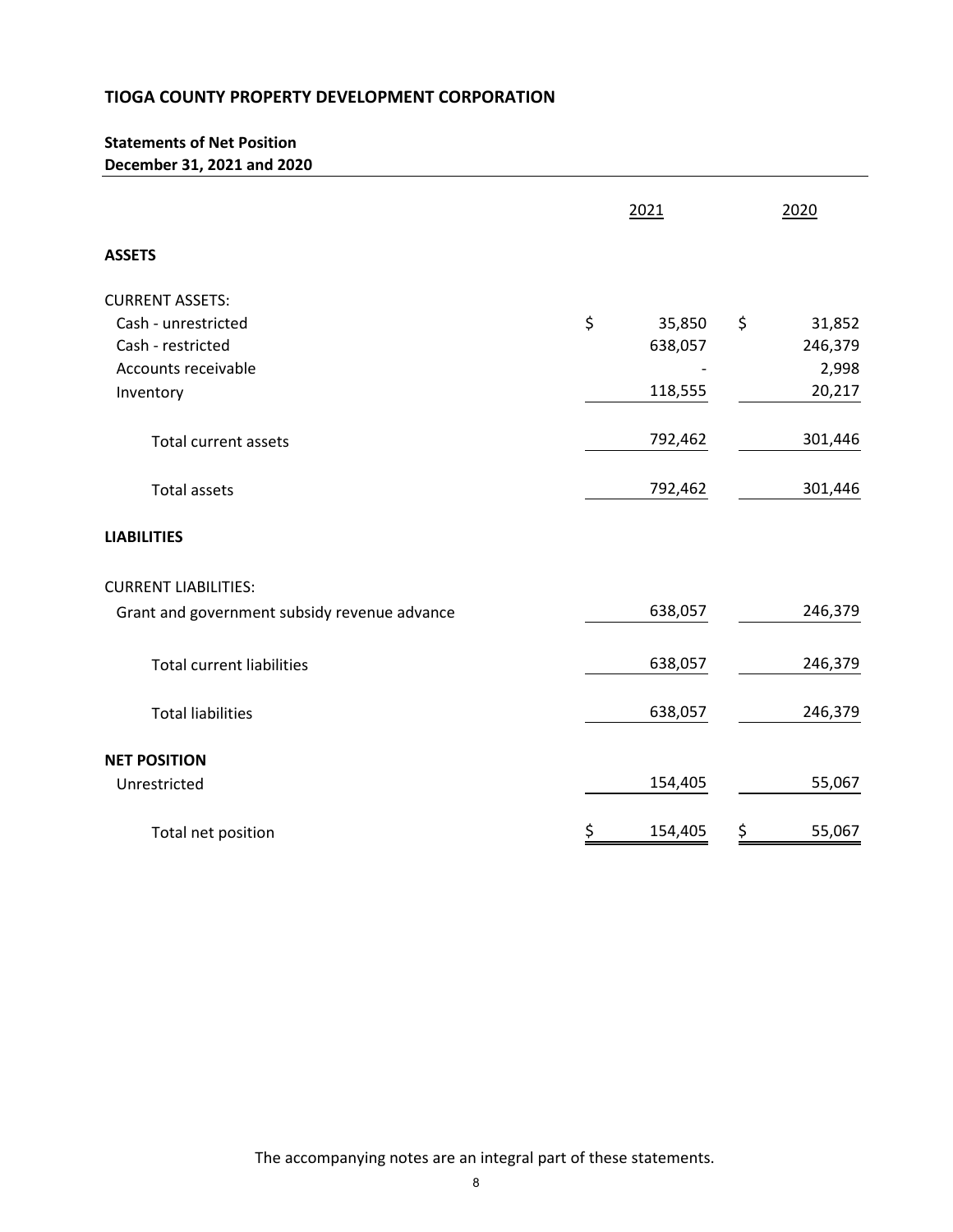# **Statements of Revenues, Expenses and Change in Net Position For the years ended December 31, 2021 and 2020**

|                                      | 2021          |    |          |
|--------------------------------------|---------------|----|----------|
| <b>OPERATING REVENUES:</b>           |               |    |          |
| Grant and government subsidy revenue | \$<br>532,349 | \$ | 50,910   |
| Property sales                       | 1,000         |    | 34,750   |
| Other revenue                        |               |    | 50       |
| Total operating revenues             | 533,349       |    | 85,710   |
| <b>OPERATING EXPENSES:</b>           |               |    |          |
| Cost of sales                        | 50,152        |    | 47,648   |
| Unrealized loss on inventory         | 343,522       |    |          |
| General and administrative expenses  | 317           |    | 2,015    |
| <b>Professional services</b>         | 38,916        |    | 45,544   |
| Insurance                            | 1,104         |    |          |
| Total operating expenses             | 434,011       |    | 95,207   |
| <b>OPERATING INCOME (LOSS)</b>       | 99,338        |    | (9, 497) |
| <b>CHANGE IN NET POSITION</b>        | 99,338        |    | (9, 497) |
| NET POSITION - beginning of year     | 55,067        |    | 64,564   |
| NET POSITION - end of year           | \$<br>154,405 | \$ | 55,067   |

The accompanying notes are an integral part of these statements.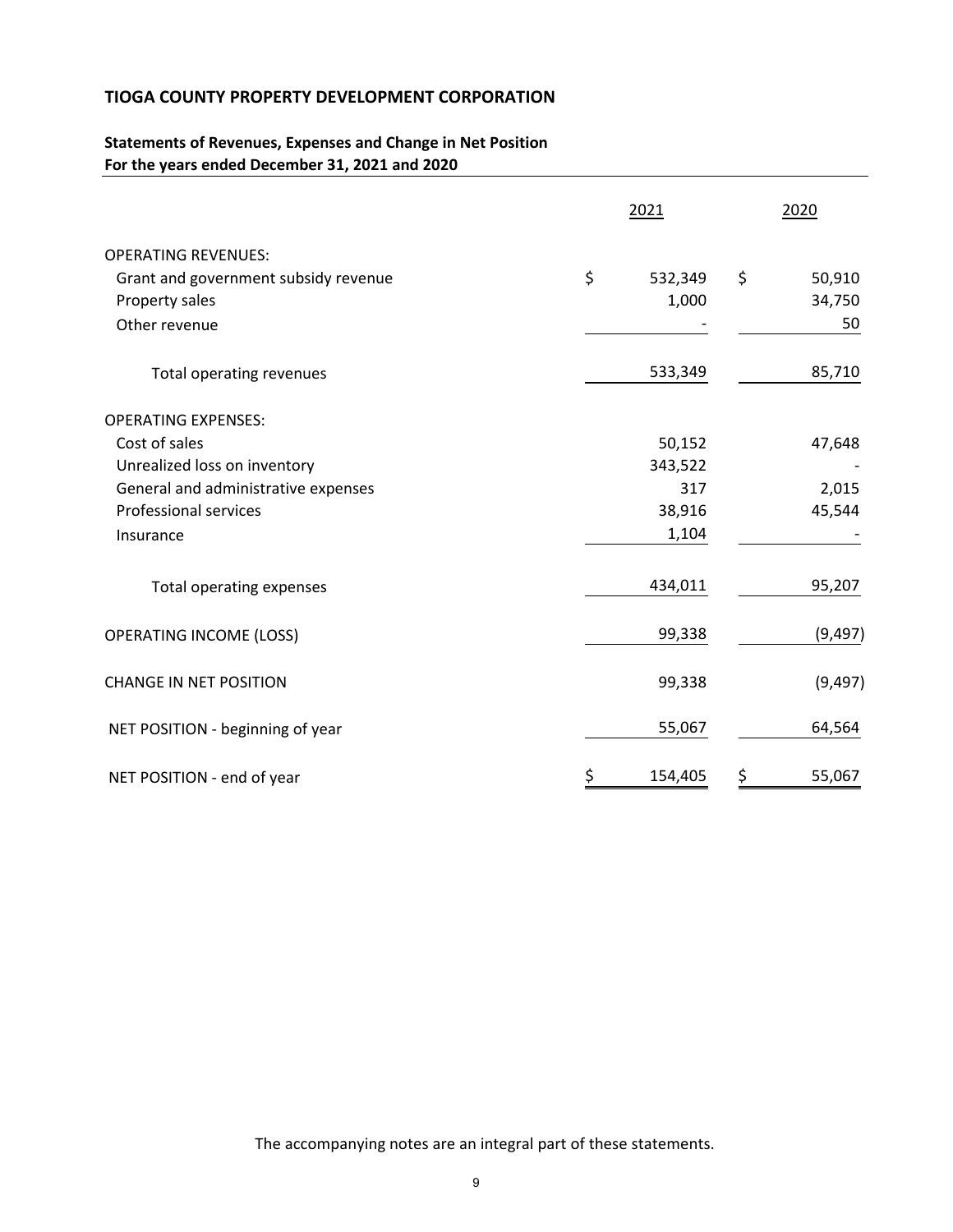# **Statements of Cash Flows**

**For the years ended December 31, 2021 and 2020**

|                                                              |    | 2021       |    | 2020      |
|--------------------------------------------------------------|----|------------|----|-----------|
| CASH FLOWS FROM OPERATING ACTIVITIES:                        |    |            |    |           |
| Cash received from grant and government subsidies            | \$ | 924,027    | \$ | 251,543   |
| Cash received from sale of property                          |    | 1,000      |    | 34,750    |
| Cash received from other revenue                             |    |            |    | 50        |
| Cash paid for inventory                                      |    | (492, 012) |    | (741)     |
| Cash paid for general and administrative expenses            |    | (317)      |    | (2,015)   |
| Cash paid for professional services                          |    | (35, 918)  |    | (51, 540) |
| Cash paid for insurance                                      |    | (1, 104)   |    | (2, 560)  |
| Net cash from operating activities                           |    | 395,676    |    | 229,487   |
| <b>CHANGE IN CASH</b>                                        |    | 395,676    |    | 229,487   |
| CASH - beginning of year                                     |    | 278,231    |    | 48,744    |
| CASH - end of year                                           | \$ | 673,907    | \$ | 278,231   |
| RECONCILIATION OF CASH TO THE STATEMENT OF NET POSITION:     |    |            |    |           |
| Cash - unrestricted                                          | \$ | 35,850     | \$ | 31,852    |
| Cash - restricted                                            |    | 638,057    |    | 246,379   |
| Total                                                        | \$ | 673,907    | \$ | 278,231   |
| RECONCILIATION OF OPERATING INCOME (LOSS) TO CASH FLOWS      |    |            |    |           |
| FROM OPERATING ACTIVITIES:                                   |    |            |    |           |
| Operating income (loss)                                      | \$ | 99,338     | \$ | (9, 497)  |
| Adjustments to reconcile operating income (loss) to net cash |    |            |    |           |
| flow from operating activities:                              |    |            |    |           |
| Unrealized loss on inventory                                 |    | 343,522    |    |           |
| Changes in:                                                  |    |            |    |           |
| Inventory                                                    |    | (441, 860) |    | 44,347    |
| Accounts receivable                                          |    | 2,998      |    | (2,998)   |
| Grant and government subsidy revenue advance                 |    | 391,678    |    | 197,635   |
| Net cash from operating activities                           | Ş  | 395,676    | Ş  | 229,487   |

The accompanying notes are an integral part of these statements.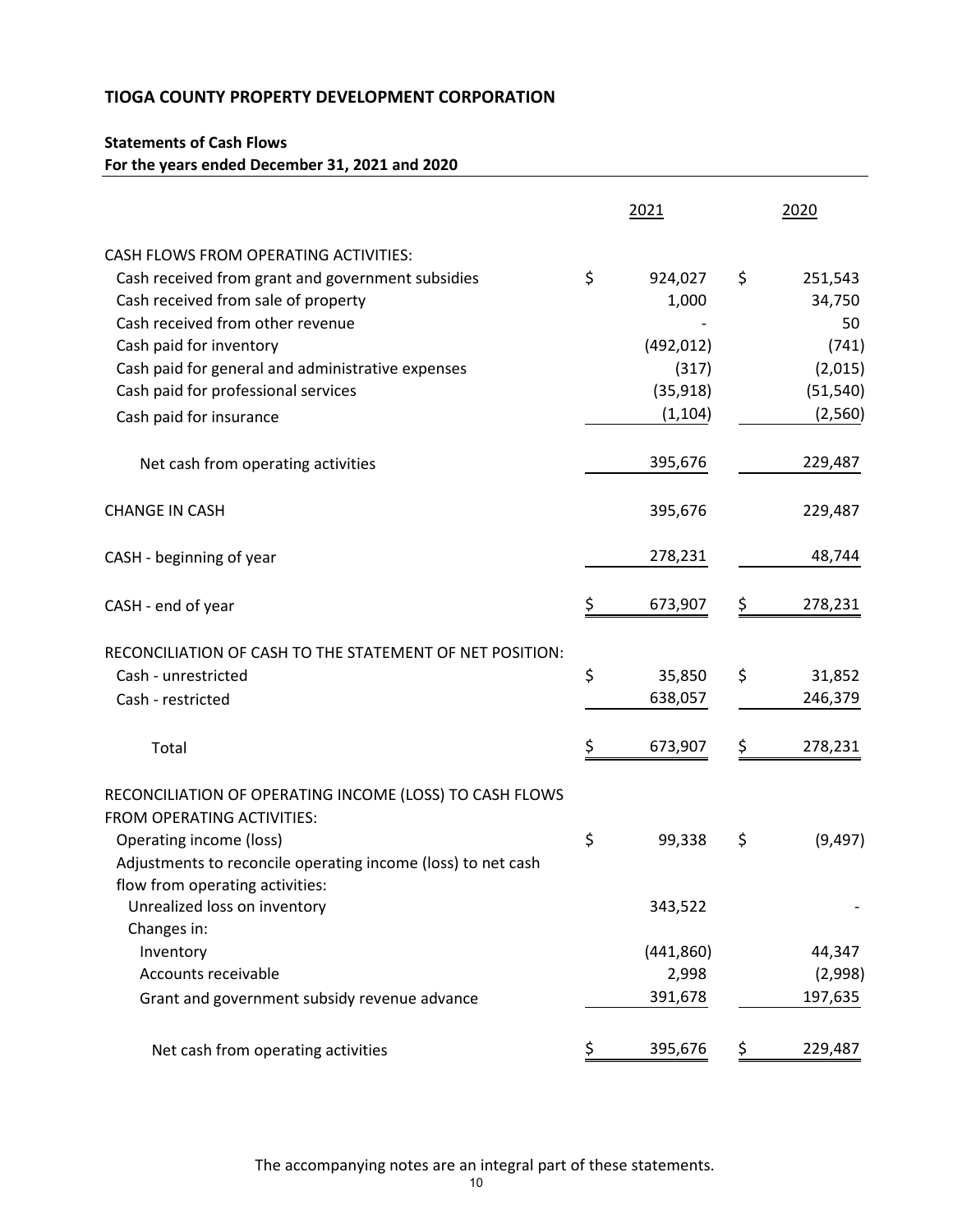**Notes to Basic Financial Statements December 31, 2021 and 2020**

#### **1. ORGANIZATION**

The Tioga County Property Development Corporation (the Corporation), was formed in 2017 to address the problems of vacant, abandoned, or tax delinquent property in the County of Tioga, New York (the County), in a coordinated manner through the acquisition of real property. Operations did not commence until 2019. The mission of the Corporation is to return that property to productive use in order to strengthen the economy, improve the quality of life, and improve the financial condition of the municipalities, through the use of the powers and tools granted to land banks by New York State (NYS).

## **2. SUMMARY OF SIGNIFICANT ACCOUNTING POLICIES**

#### **Basis of Presentation**

The basic financial statements of the Corporation have been prepared in conformity with accounting principles generally accepted in the United States of America (GAAP) for governments as prescribed by the Governmental Accounting Standards Board (GASB), which is the primary standard-setting body for establishing governmental accounting and financial principles.

### **Measurement Focus and Basis of Accounting**

The Corporation operates as a proprietary fund. Proprietary funds utilize an "economic resources" measurement focus. The accounting objectives of this measurement focus are the determination of operating income, changes in net position (or cost recovery), financial position, and cash flows. All assets, deferred outflows of resources, liabilities, and deferred inflows of resources (whether current or noncurrent) associated with their activities are reported. Fund equity is classified as net position.

The Corporation utilizes the accrual basis of accounting. Under the accrual basis of accounting, revenues are recognized when earned and expenses are recorded when the liability is incurred or an economic asset is used.

#### **Estimates**

The preparation of financial statements in conformity with accounting principles generally accepted in the United States of America requires management to make estimates and assumptions that affect the reported amounts of assets and liabilities and disclosure of contingent assets and liabilities at the date of the financial statements and the reported amounts of revenues and expenses during the reporting period. Actual results could differ from these estimates, particularly given the economic disruptions and uncertainties associated with the ongoing COVID-19 pandemic, and such differences may be significant.

#### **Income Tax Status**

The Corporation was organized as a not-for-profit corporation under Section 501(c)(3) of the Internal Revenue Code.

#### **Restricted Cash**

Certain amounts of cash are classified as restricted because their use is restricted by grant agreements. Restricted cash balances have been offset by grant and government subsidy revenue advances at December 31, 2021 and 2020.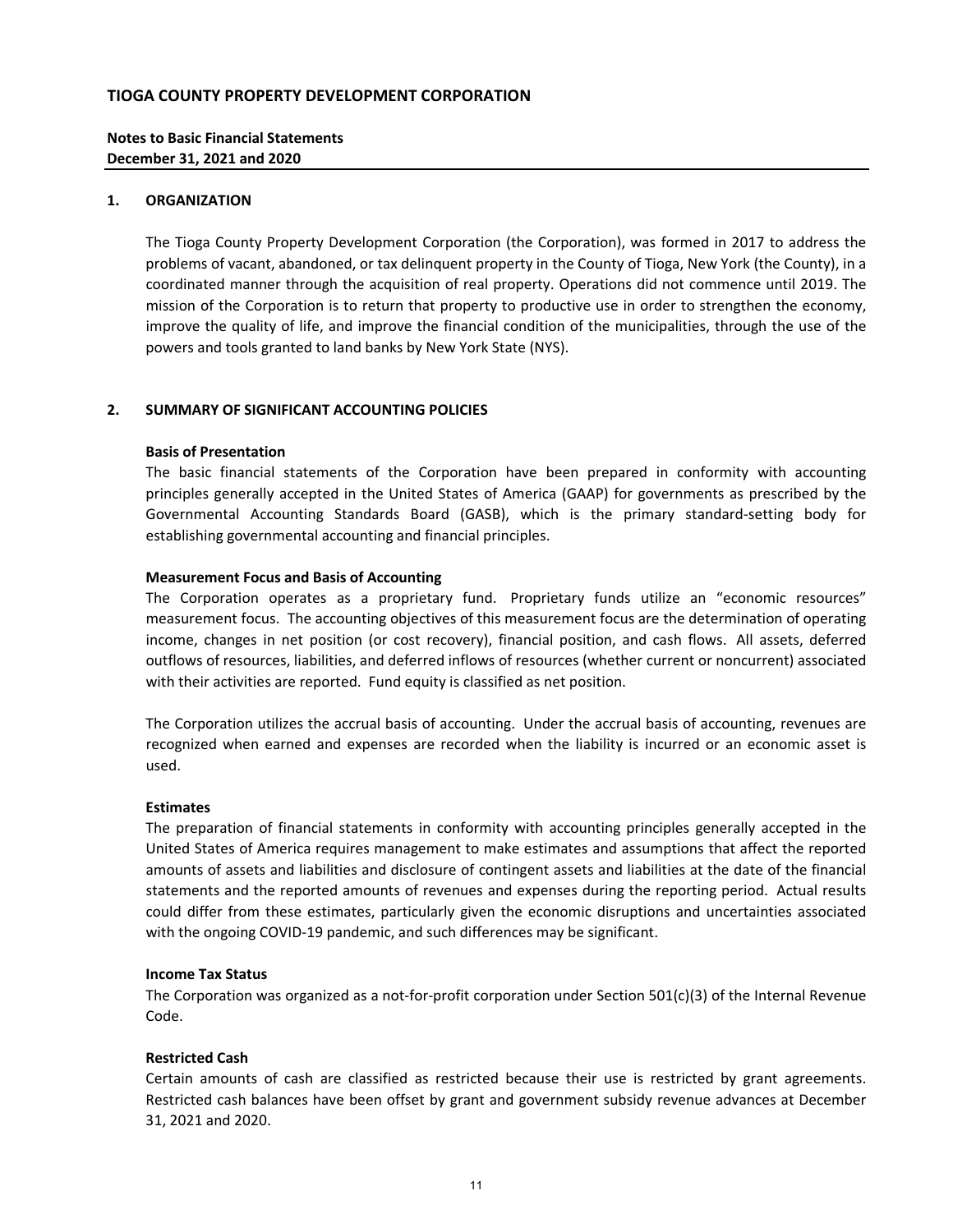## **Notes to Basic Financial Statements December 31, 2021 and 2020**

#### **Inventory**

Inventory consists of vacant, abandoned, or tax delinquent property in the County purchased by the Corporation. Inventory is valued at the lower of cost or market. Market value is defined as estimated selling price and is based on third-party appraisals. Cost includes but is not limited to, property purchase cost, appraisal, inspection and recording fees, renovation costs and professional services.

### **Grant and Government Subsidy Revenue Advance**

Grant advances consist of amounts of received grant and government subsidy revenue for which the definition of earned has not been met. Such amounts are reflected as a liability until the amounts are deemed earned and then recognized as revenue.

### **Operating and Non-Operating Revenues and Expenses**

As a business-type activity, the Corporation distinguishes operating revenues and expenses from nonoperating items. Operating revenues are mostly comprised of grant and government subsidy revenue resulting from exchange transactions, in-kind services, and sale of properties associated with the principal activities of the Corporation. Operating expenses generally result from the acquisition, demolition and renovation of properties, and general and administrative expenses in accordance with the Corporation's mission. There were no non-operating revenues and expenses for the years ended December 31, 2021 and 2020.

## **Cost of Sales**

At the time of sale of inventory, the book value of inventory is recognized as expense under cost of sales. Cost of sales also include expenses incurred to maintain properties held in inventory that do not meet the definition to be treated as inventory. These include, but are not limited to, property taxes, mowing, and other property maintenance costs.

#### **Unrealized Loss on Inventory**

Deterioration, damage, changing prices and other factors have caused certain inventory's cost to exceed its market value. In accordance with GAAP, inventory is stated at market value as of December 31, 2021 and 2020. Any reduction to market value is recognized as unrealized loss on inventory.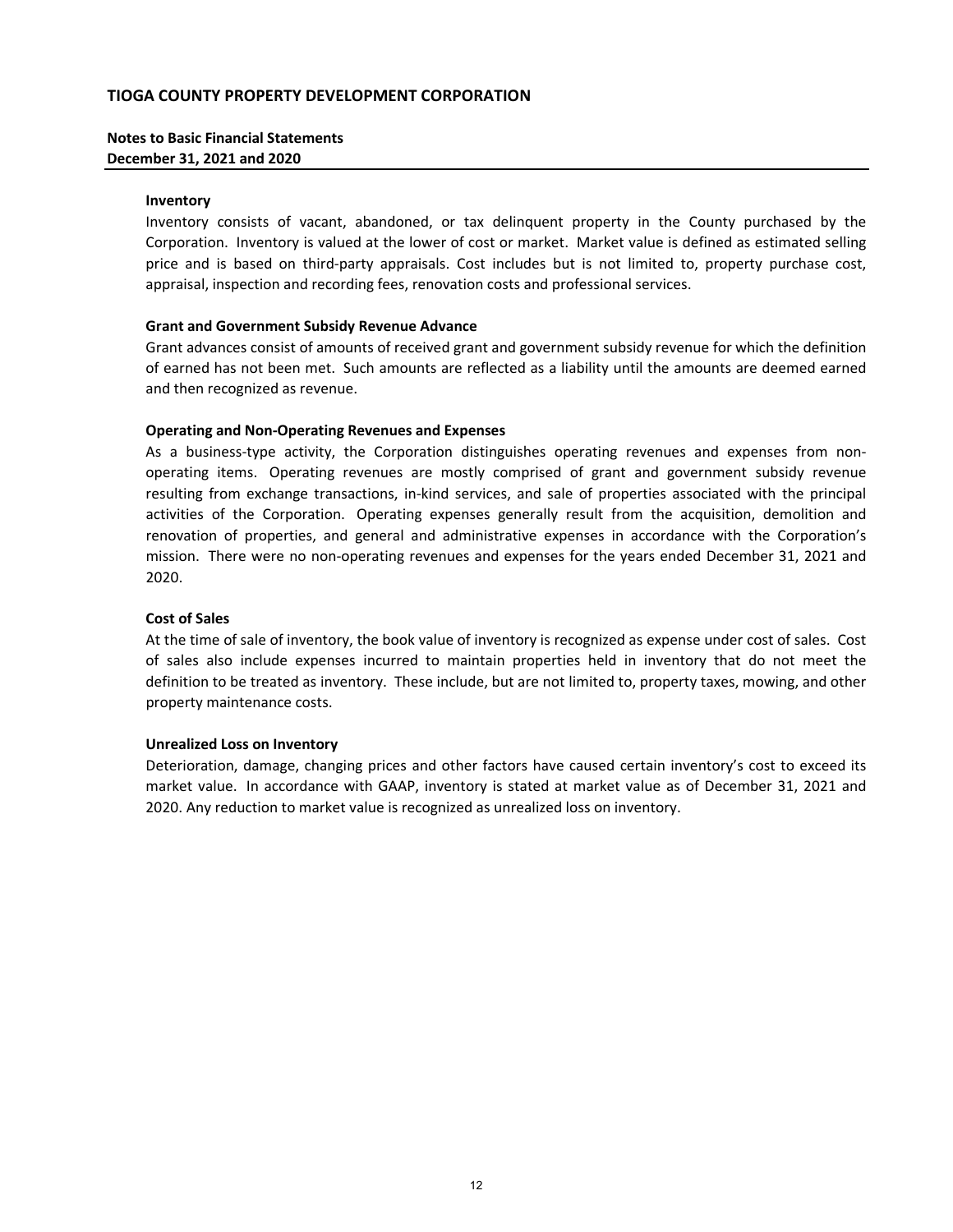## **Notes to Basic Financial Statements December 31, 2021 and 2020**

#### **Net Position**

Equity is classified as net position and displayed in three components:

- a. Net investment in capital assets capital assets including restricted capital assets, net of accumulated depreciation and reduced by the outstanding balances of any bonds, mortgages, notes, or other borrowings that are attributable to the acquisition, construction, or improvement of those assets. The Corporation did not have net investment in capital assets at December 31, 2021 and 2020.
- b. Restricted net position net position with constraints placed on their use either by (1) external groups such as creditors or laws or regulations of other governments; or (2) law through constitutional provisions or enabling legislation. The Corporation did not have restricted net position at December 31, 2021 and 2020.
- c. Unrestricted net position all other net position that does not meet the definition of net investment in capital assets or restricted net position.

It is the Corporation's policy to first apply restricted resources when an expense is incurred for purposes for which both restricted and unrestricted net position is available.

## **3. DEPOSITS WITH FINANCIAL INSTITUTIONS AND INVESTMENTS**

Monies must be deposited in Federal Deposit Insurance Corporation (FDIC) insured commercial banks or trust companies located within and authorized to do business in New York State (NYS). Collateral is required for deposits and certificates of deposit not covered by FDIC insurance. Obligations that may be pledged as collateral are those identified in NYS General Municipal Law, Section 10 and outlined in the NYS Comptroller's Financial Management Guide.

#### **Interest Rate Risk**

Interest rate risk is the risk that the fair value of investments will be affected by changing interest rates. The Corporation has an investment policy that limits investment maturities as a means of managing its exposure to fair value losses arising from increasing interest rates.

## **Credit Risk**

The Corporation's policy is to minimize the risk of loss due to failure of an issuer or other counterparty to an investment to fulfill its obligations.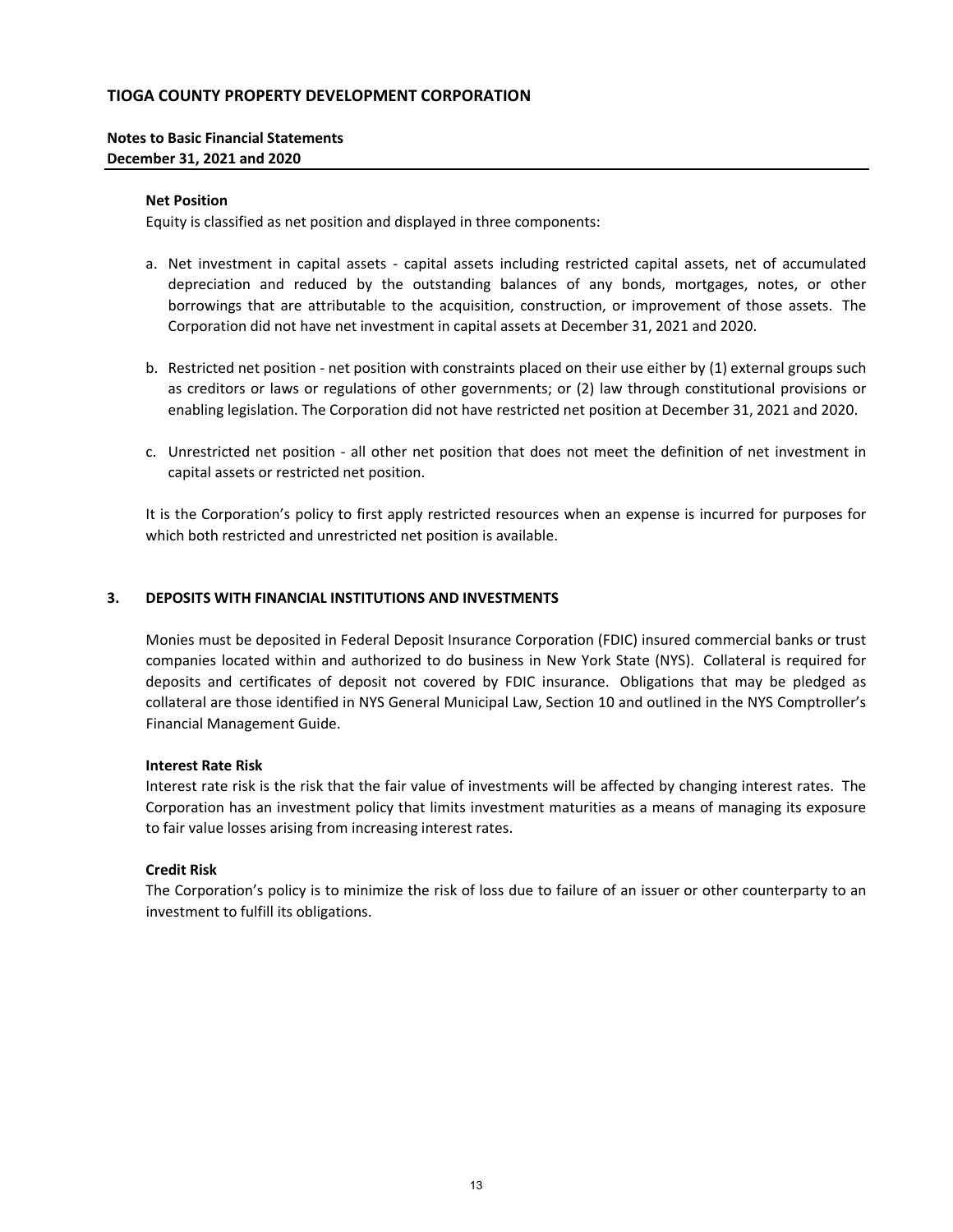# **Notes to Basic Financial Statements December 31, 2021 and 2020**

#### **Custodial Credit Risk**

Custodial credit risk is the risk that, in the event of a failure of a depository financial institution, the reporting entity may not recover its deposits. In accordance with the Corporation's investment and deposit policy, all deposits of the Corporation including certificates of deposit and special time deposits, in excess of the amount insured under the provisions of the Federal Deposit Insurance Act (FDIA) shall be secured by a pledge of securities with an aggregate value equal to the aggregate amount of deposits.

The Corporation restricts the securities to the following eligible items:

- Obligations issued, or fully insured or guaranteed as to the payment of principal and interest, by the United States of America, an agency thereof or a United States government sponsored corporation;
- Obligations partially insured or guaranteed by an agency of the United States of America;
- Obligations issued or fully insured or guaranteed by NYS;
- Obligations issued by a municipal corporation, school district or district corporation of NYS;
- Obligations issued by states (other than NYS) of the United States of America rated in one of the two highest rating categories by at least one Nationally Recognized Statistical Rating Organization (NRSRO).

The Corporation maintained cash balances with a financial institution insured by the FDIC up to \$250,000, for demand and non demand accounts. At December 31, 2021 and 2020, the Corporation's deposits consisted of \$679,708 and \$278,231 in cash, respectively. At December 31, 2021 and 2020, deposits of \$250,000 were insured by the FDIC and \$429,708 and \$28,231 were uncollateralized, respectively.

## **4. CONCENTRATIONS OF CREDIT RISK**

The Corporation receives significant support from certain governmental entities. The primary source of funding is through a grant award from Enterprise Community Partners, Inc. Funding from these sources comprised nearly 100% and 59% of revenue for the years ended December 31, 2021 and 2020, respectively.

## **5. AGREEMENT WITH COUNTY OF TIOGA, NEW YORK**

The Corporation entered into an agreement with the County for the period of January 1, 2019 through December 31, 2020, under which to operate. The agreement was extended through December 31, 2021. The Corporation is to pay an administrative fee of up to \$65,065 annually for the term of the agreement. For each of the years ended December 31, 2021 and 2020, \$32,532 was paid to the County for these expenses.

## **6. COVID-19**

The United States is presently in the midst of a national health emergency related to a virus, commonly known as Novel Coronavirus (COVID-19). The overall consequences of COVID-19 on a national, regional and local level are unknown, but it has the potential to result in a significant economic impact. The impact of this situation on the Corporation and its future results and financial position is not presently determinable.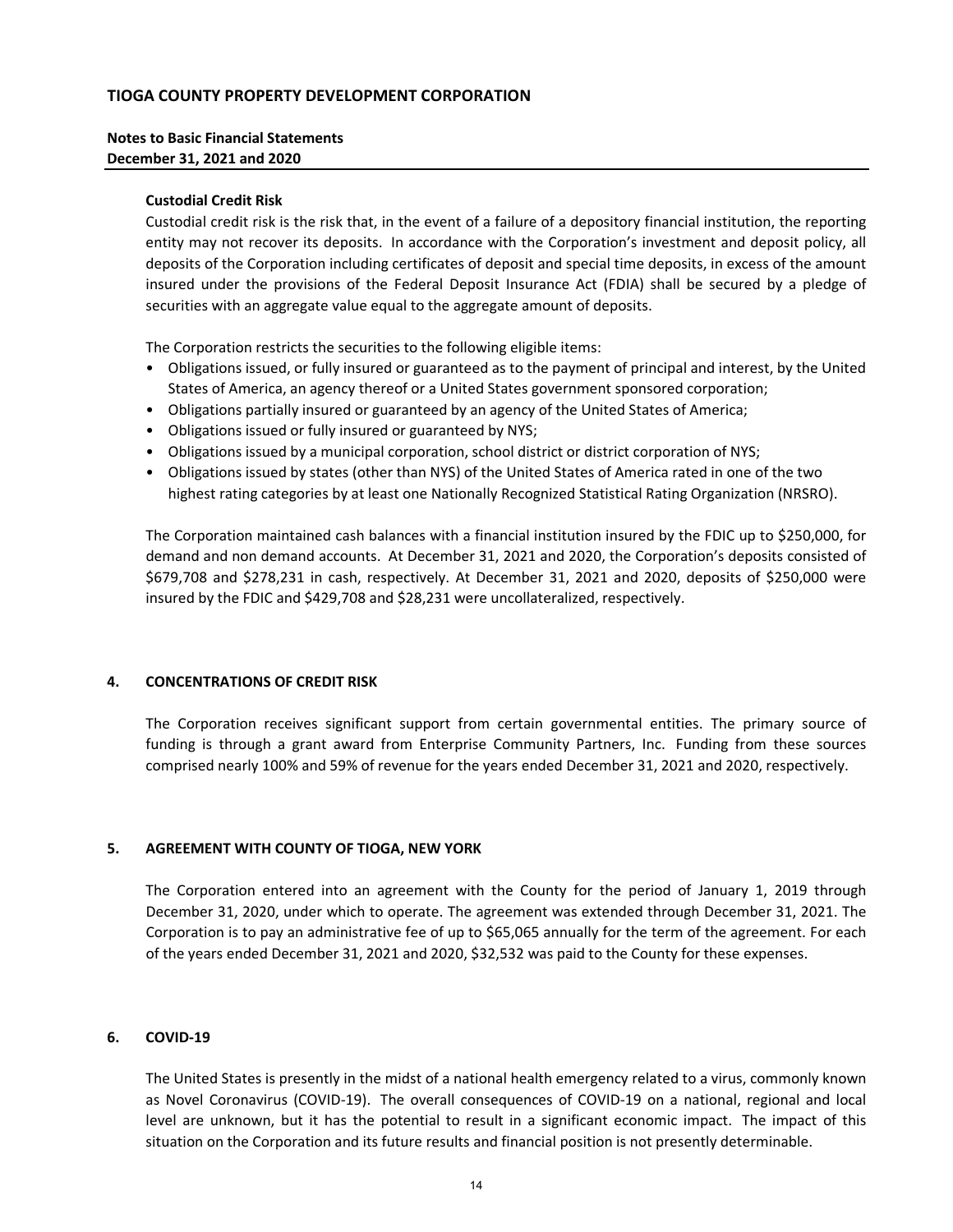# Bonadio & Co., LLP **Certified Public Accountants**

**INDEPENDENT AUDITOR'S REPORT ON INTERNAL CONTROL OVER FINANCIAL REPORTING AND ON COMPLIANCE AND OTHER MATTERS BASED ON AN AUDIT OF FINANCIAL STATEMENTS PERFORMED IN ACCORDANCE WITH** *GOVERNMENT AUDITING STANDARDS*

March 4, 2022

To the Board of Directors of Tioga County Property Development Corporation

We have audited, in accordance with auditing standards generally accepted in the United States of America and the standards applicable to financial audits contained in *Government Auditing Standards* issued by the Comptroller General of the United States, the financial statements of the Tioga County Property Development Corporation (the Corporation) as of and for the year ended December 31, 2021, and the related notes to the financial statements, and have issued our report thereon dated March 4, 2022.

#### **Internal Control Over Financial Reporting**

In planning and performing our audit of the financial statements, we considered the Corporation's internal control over financial reporting (internal control) as a basis for designing audit procedures that are appropriate in the circumstances for the purpose of expressing our opinion on the financial statements, but not for the purpose of expressing an opinion on the effectiveness of the Corporation's internal control. Accordingly, we do not express an opinion on the effectiveness of the Corporation's internal control.

Our consideration of internal control was for the limited purpose described in the preceding paragraph and was not designed to identify all deficiencies in internal control that might be material weaknesses or significant deficiencies and therefore, material weaknesses or significant deficiencies may exist that have not been identified. However, as discussed below, we identified a certain deficiency in internal control that we consider to be a material weakness.

A *deficiency in internal control* exists when the design or operation of a control does not allow management or employees, in the normal course of performing their assigned functions, to prevent, or detect and correct, misstatements on a timely basis. A *material weakness* is a deficiency, or a combination of deficiencies, in internal control, such that there is a reasonable possibility that a material misstatement of the entity's financial statements will not be prevented, or detected and corrected on a timely basis. We consider the deficiency described in the accompanying schedule of findings and responses as item number 2021-001 to be a material weakness.

432 North Franklin Street, #60 Syracuse, New York 13204 p (315) 476-4004 f (315) 254-2384

www.bonadio.com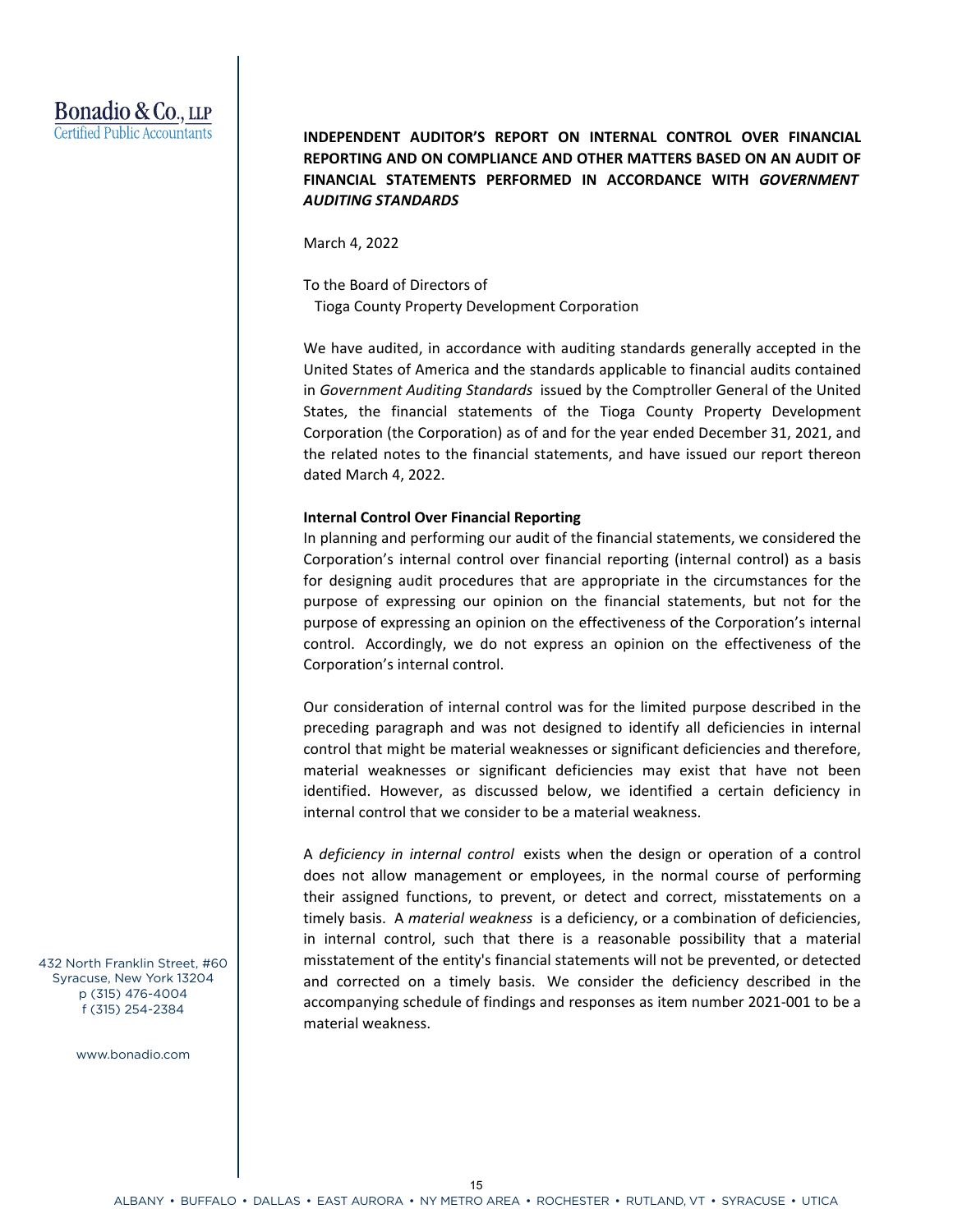A *significant deficiency* is a deficiency, or a combination of deficiencies, in internal control that is less severe than a material weakness, yet important enough to merit attention by those charged with governance.

#### **Compliance and Other Matters**

As part of obtaining reasonable assurance about whether the Corporation's financial statements are free from material misstatement, we performed tests of its compliance with certain provisions of laws, regulations, contracts, and grant agreements, noncompliance with which could have a direct and material effect on the financial statements. However, providing an opinion on compliance with those provisions was not an objective of our audit, and accordingly, we do not express such an opinion. The results of our tests disclosed no instances of noncompliance or other matters that are required to be reported under *Government Auditing Standards.*

### **Corporation's Response to Finding**

The Corporation's response to the finding identified in our audit is described in the accompanying schedule of findings and responses. The Corporation's response was not subjected to the auditing procedures applied in the audit of the financial statements and, accordingly, we express no opinion on it.

### **Purpose of this Report**

The purpose of this report is solely to describe the scope of our testing of internal control and compliance and the results of that testing, and not to provide an opinion on the effectiveness of the entity's internal control or on compliance. This report is an integral part of an audit performed in accordance with *Government Auditing Standards* in considering the entity's internal control and compliance. Accordingly, this communication is not suitable for any other purpose.

Bonadio & Co., LLP